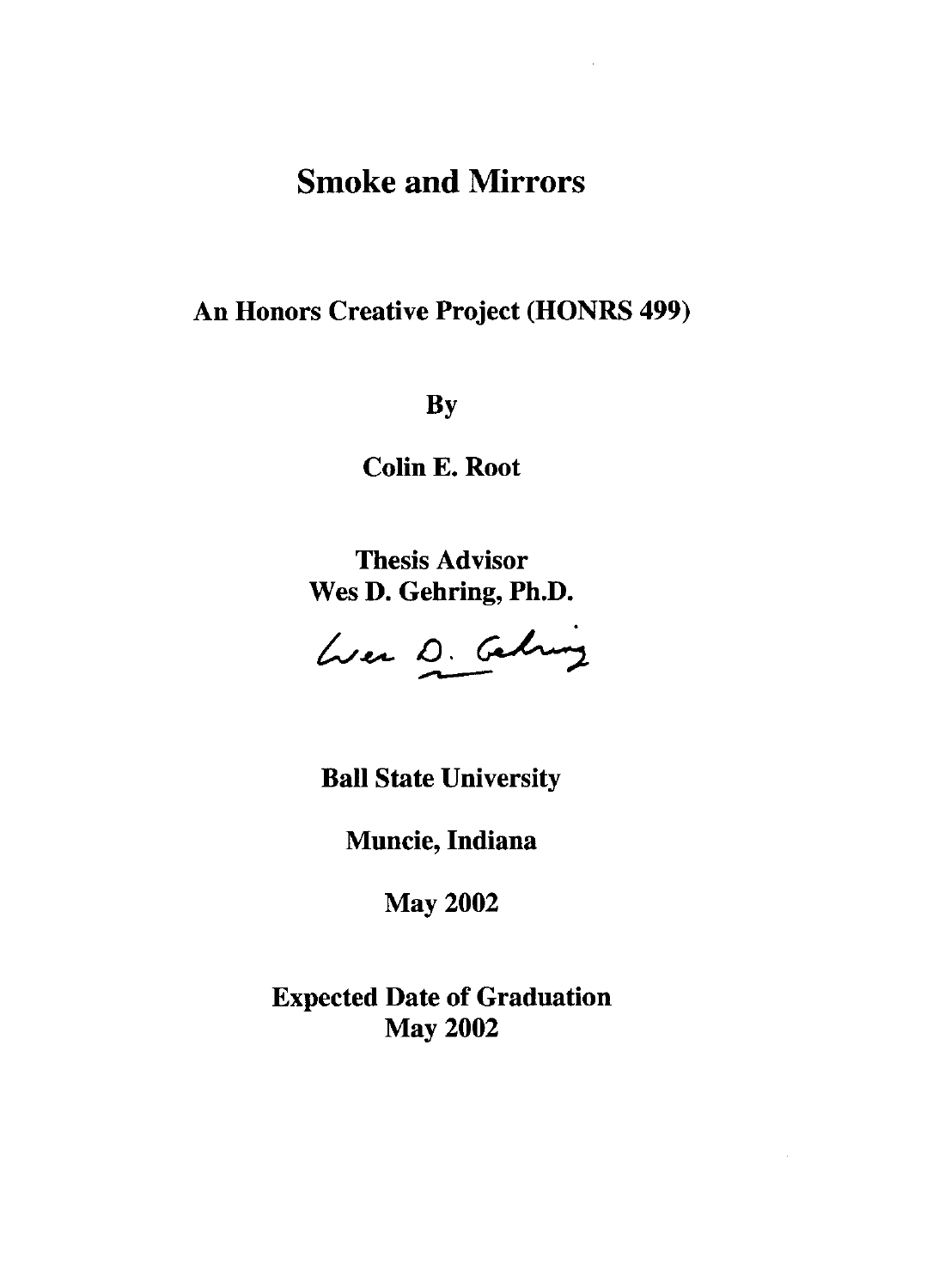# **Abstract Abstract**

a Ate  $\frac{1}{2}$  $\omega/\omega$  .  $\sim$  21

This creative project is a short feature film centering on the spiritual journey of a young woman in America. She begins in New York City. After a disturbing dream, she sets off in her car for the West. Along her path, she "discovers" America through a series of encounters with a Divine spirit and nature. Her journey leads her to a hotel in the Midwest, where she takes her own life, in an attempt to escape the charade that her life has become. However, she soon discovers that the path has then only begun, and the afterlife holds for her an equally long road. This film corresponds with my own spiritual journey, as I filmically try to portray a spiritual quest.

#### **Acknowledgments**

Many thanks are due to **Dr.** Wes Gehring for his support and advice. He has been my film mentor during my study at Ball State, and many of the ideas for the film's themes and identity came from his classes. I would also like to thank Brian Kelley in the VIA Lab for his immense help and cooperation during the editing process. Finally, I wish to thank those who gave financial support to this tremendous undertaking, without whose help this film would have been impossible.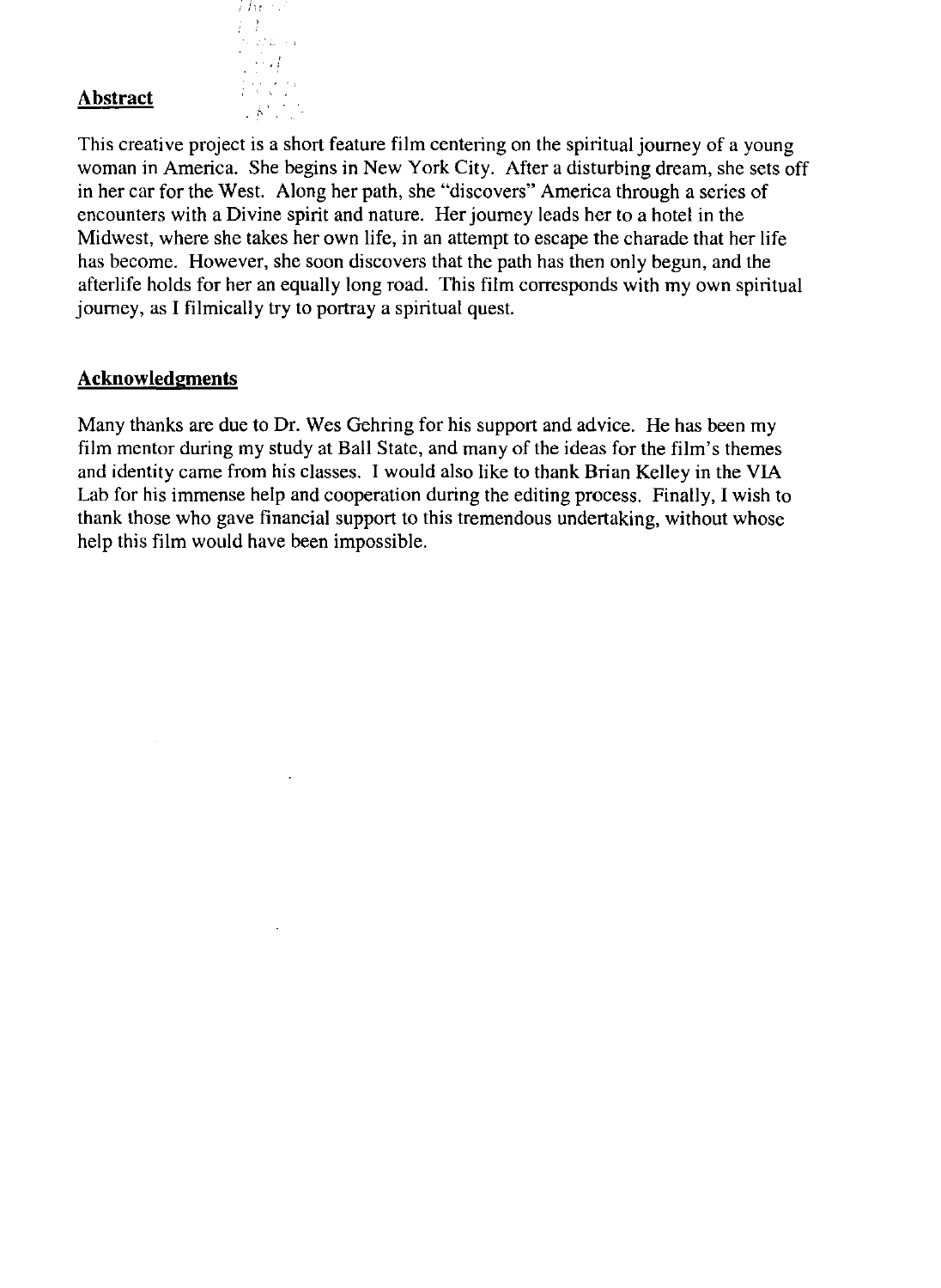Colin Root Honors 499 Dr. Wes Gehring, Advisor

#### Smoke and Mirrors: Process and Rationale

Shortly after beginning this project in 2001, my career goal was transformed from film production to film scholarship. Although my new non-technical goal may seem remote from the library-intensive world of cinema studies, learning the productive aspect of the industry is essential for any film scholar. With my background in telecommunications production and extensive knowledge in the major forms of world cinema, it seemed a natural progression to attempt the making of my own short feature. As the single force behind the film, I was introduced to the dichotomous world of controlling both the creative and technical directions of the final product.

Creatively, I demand complete over projects in which I am involved. With a Hitchcock-like grip over the effort, I developed a loose framework for a storyline. My intention was to shoot without a script, as they can stifle the workmanship of the moment. Moreover, I was going for a stream-of-consciousness type of filmmaking. Over the next few months, the story developed and evolved from a topic close to my personal experience-spiritual evolution. Knowing this was to be an unconventional theme for a film, my next challenge was to formulate how to be cinematic with such a narrative. I was sure that to be a spiritual journey, I wanted only a single actress for the cast, thereby intimating the experience to an individual experience. After a brief search, I found a young woman who had the physical attributes as well as the alien persona necessary for the role, and Ms. Drilling and I began shooting in earnest during the summer of 2001, the cast and crew consisting only of her and I.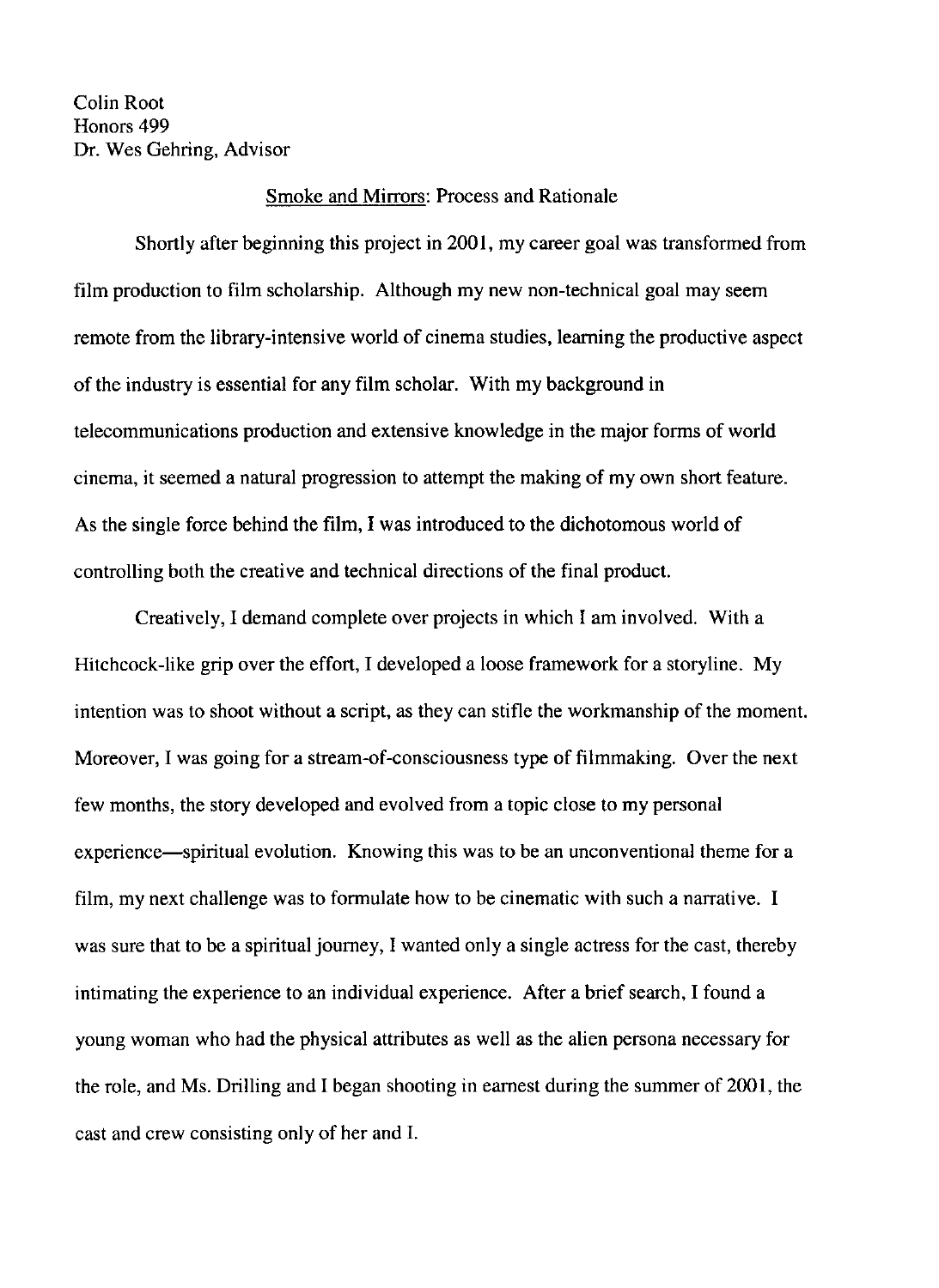Technically, I wanted the film to create an aesthetic that would be parallel to the thematic dreaminess of the plot. It needed to recall a nondescript but former age in America. The choice was then made to use black and white. Nevertheless, black and white video did not have the indispensable aloof quality that was required. The next move would greatly alter the course of the film. Being a film purist, I believe that film is principally a photographic, not an electronic process. Along that train of thought, I purchased very expensive 16mm film equipment, and compiled a complete kit consisting of the camera itself, lenses, and varied accessories. The individual pieces of the kit I put together cam from various sources, from Florida, California, and some from as far away as Australia. My next step was to pick an appropriate film stock on which to shoot. To give the film a grainy, textured feel, I finally chose a British stock, Ilford 16mm 200 speed black and white. I bought enough rolls to cover what would be adequate for the scenes I had already mentally storyboarded. Because of the enormous expense on a tight personal budget, economic shooting was vital to the survival of the film. Excessive takes were not financially possible, so a great deal of practice and rehearsal were necessary. Since shooting in sound would have been tremendously expensive, I decided to shoot a silent film, again a throwback to the films of yesterday. I would use music to "speak" throughout the film, and every song is figurative in its function. Sinatra's ''This Love of Mine" talks of a past lover, now gone—the lover substituted in this case with the American ideal. Gustav Holst's Saturn Symphony represents the coming of old age, the progression of life, a metaphor for her journey. The conclusive piece is the final portion of Mozart's famous Requiem, indicating a divine vindication of the young woman's spirit, as in the Faustian myth.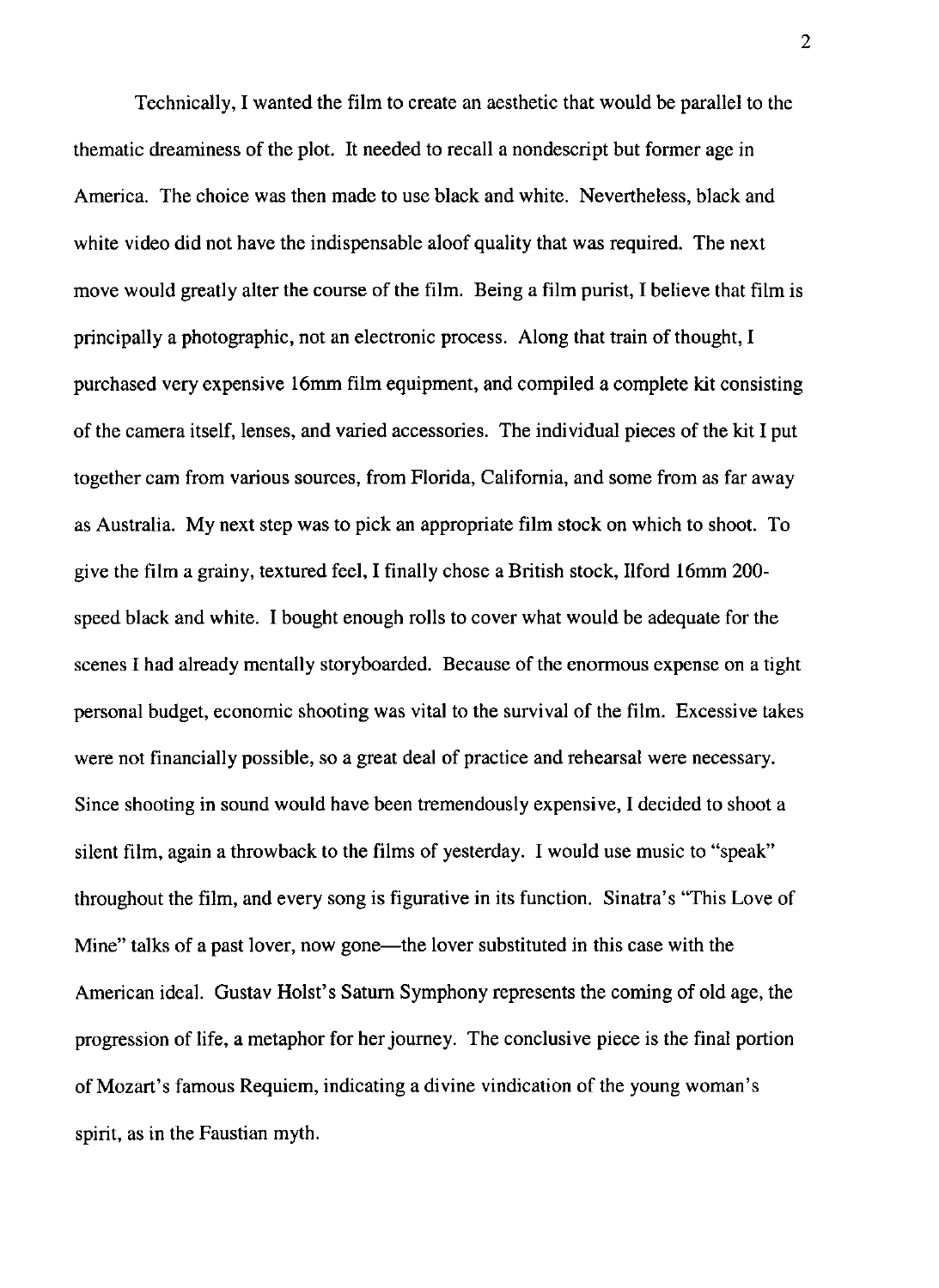As the story grew, I decided that the physical journey of the young woman would take place across the United States, beginning in New York City. Along with my assistant director, we spent a week on vacation in Manhattan shooting various scenes that would serve as an establishing sequence for the film. I used the music of Frank Sinatra as inspiration for each shot, as I knew I wanted the soundtrack to playa Sinatra piece as the audience sees the various skylines of New York. Visually, this opening was influenced by the famous Big Apple-phile Woody Allen, especially the initial sequence from Manhattan (1979). Several scenes were filmed prominently depicting the World Trade Center. Since *9/11,* this theme has brought special significance to the film, as a sense of the past is truly imprinted on the film. I chose New York as a location for two reasons: first, it is a very cinematic city—there are many ways to showcase the beauty of Gotham; second, I envisioned a westward journey across the country, starting in the East. This notion has significance, as historically in literature and culture, the West has always been associated with the unknown and death itself. Such an idea even mirrors the country's own history of manifest destiny.

The plot begins with the young woman watching a film on TV— deliberately chosen as Jean Renoir's La Grande Illusion (1937), a film that questions the meaning of existence. After a disturbing dream, the young woman leaves her New York apartment with great haste, and begins driving out of the city. To fully replicate a spiritual journey, the young woman goes on a search through Americana, a thought first explored in Easy Rider (1969). Therefore, she passes many metaphorical and significant symbols in the American myth on her trip. At the forefront of this ideal is the presence of the Christian religion in the middle portion of the United States. Even as early as her leaving her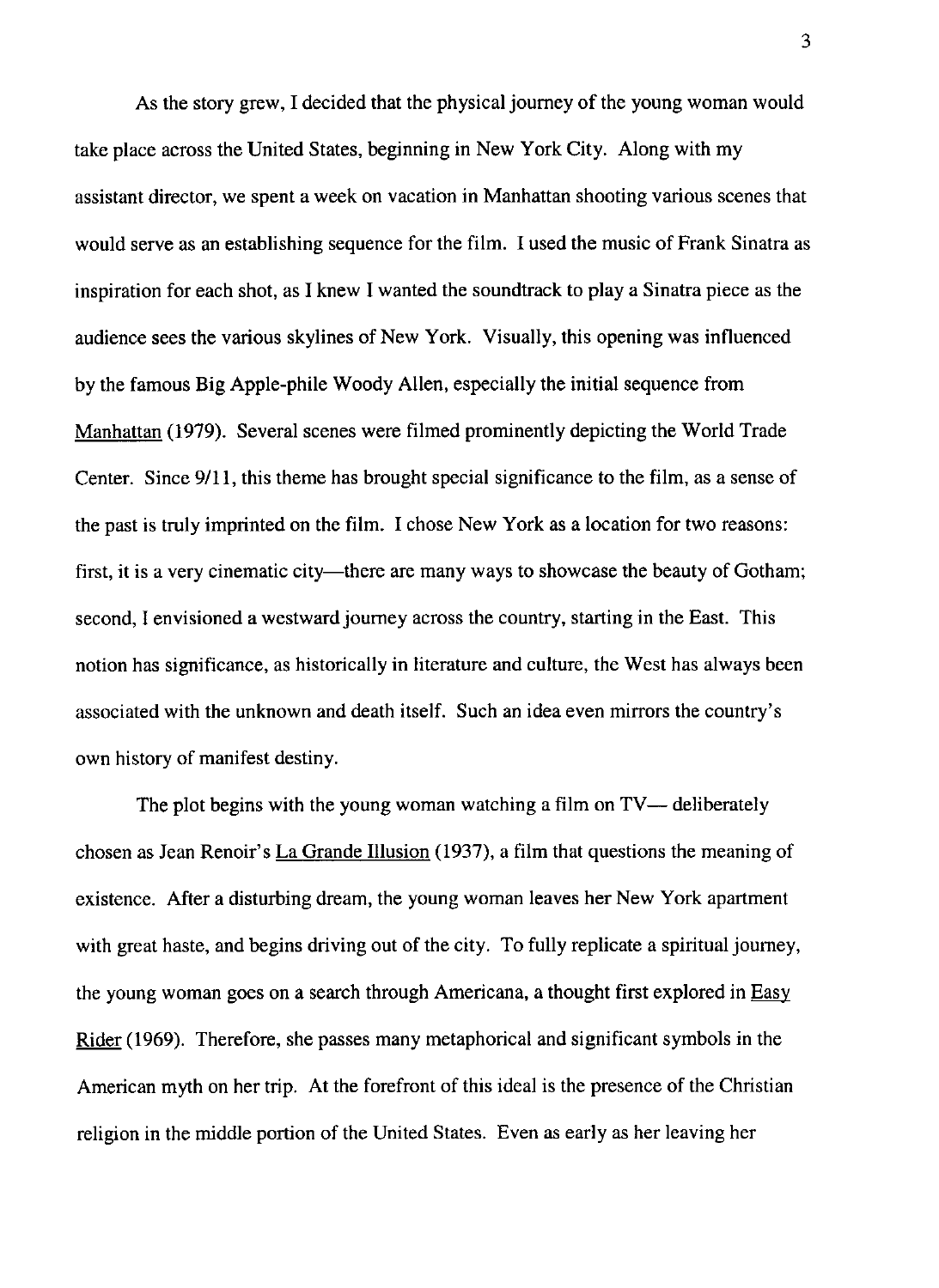apartment, we see the appearance of a sign that attempts to aid her in her pilgrimage, which she does not notice. Religious iconography repeatedly surfaces during the course of the sojourn, as the girl is continually passing images of Christianity and America. I wanted a "God" presence in the film, almost to the point of being another character in the story. This concept was influenced by the works of Swedish director Ingmar Bergman, whose films like The Seventh Seal (1956) place characters like Death and God in the framework of the story. I wanted to make very clear the connection of the Christian God to America. I do not, however, moralize on the positive or negative capability of such a connection.

In the middle of her journey, she approaches an abandoned church, which she enters and is seen having a silent communion with God. The religious significance is meant to be ambiguous—we do not know if she follows a particular faith, or is desperately searching for one. After her car breaks down in the Midwest, she begins an extremely fantastical trek on foot across every kind of terrain. She ends up in a sleazy motel where, when preparing for a shower, suddenly she removes a gun from her waist. I left what happens next to the viewer's imagination by flooding the screen with a cloudy white color. We then see the young woman emerge, as if from clouds, at the gateway to death (shot at the Gateway Arch in St. Louis). As she passes through the arch, she begins down the road into the afterlife, where the film ends.

The film is purposely left equivocal and mysterious. The viewer leaves with a feeling of uncertainty, yet the strange sensation of hope or positivism. Like Stanley Kubrick, I prefer to let the images speak for themselves. It has been suggested that the young woman is Jesus, returning to Earth in the modern day. Constantly surrounded by